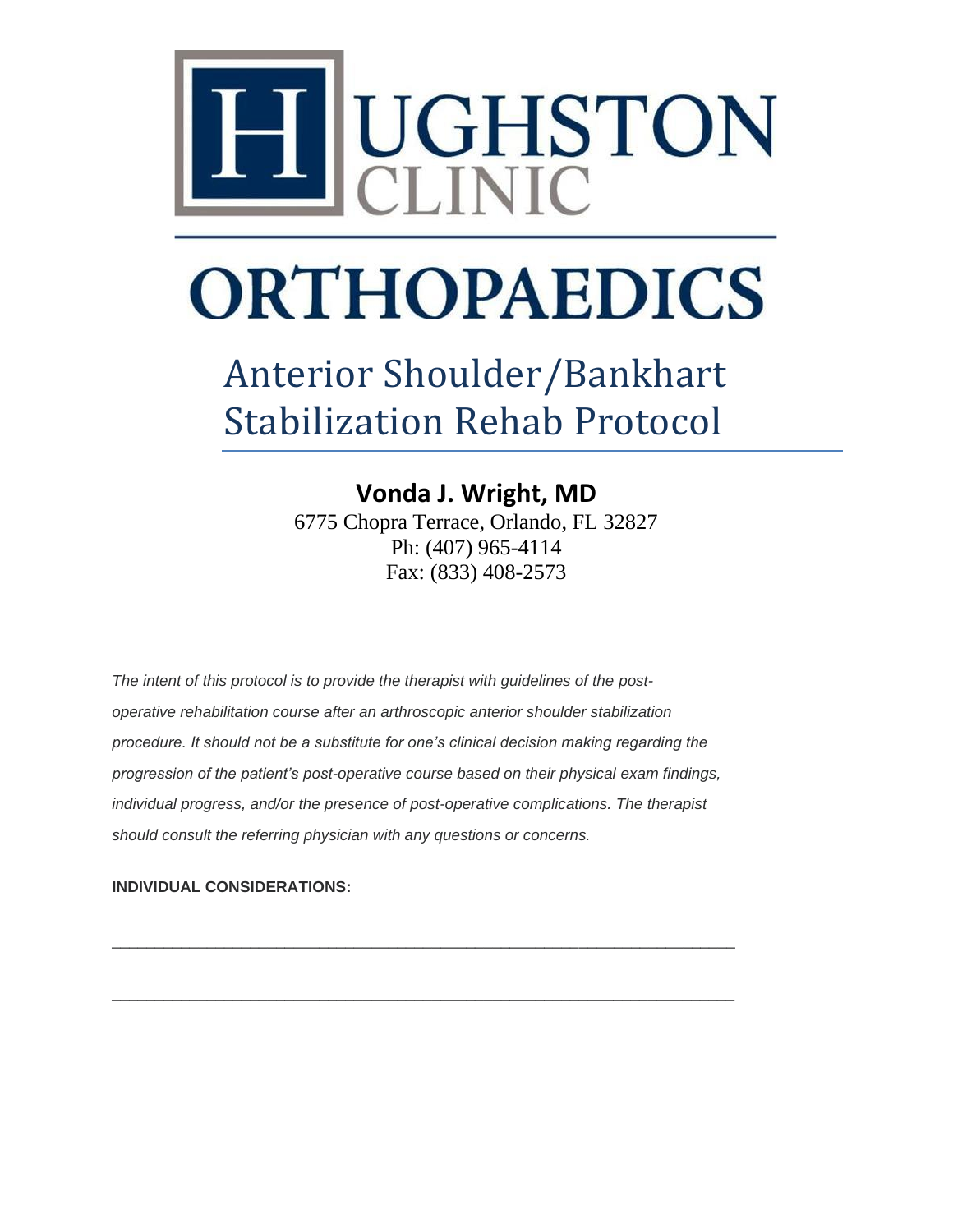

## **ORTHOPAEDICS** PHASE I (0-2 WEEKS):

#### **Goals:**

- Control inflammation and pain
- Use cryocuff 3-4 times per day
- Increase PROM

#### **Sling:**

• Wear sling continuously (except for therapy and showering) for 4 weeks

#### **Therapeutic Exercises:**

- PROM / AROM of elbow and wrist
- Ball squeezes
- PROM of shoulder:
- o 90 degrees forward flexion
- o 0 degrees for external rotation
- o IR to posterior belt line

### PHASE II (2-4 WEEKS):

#### **Goals:**

Full, painless PROM in forward flexion and internal rotation

30 degrees of external rotation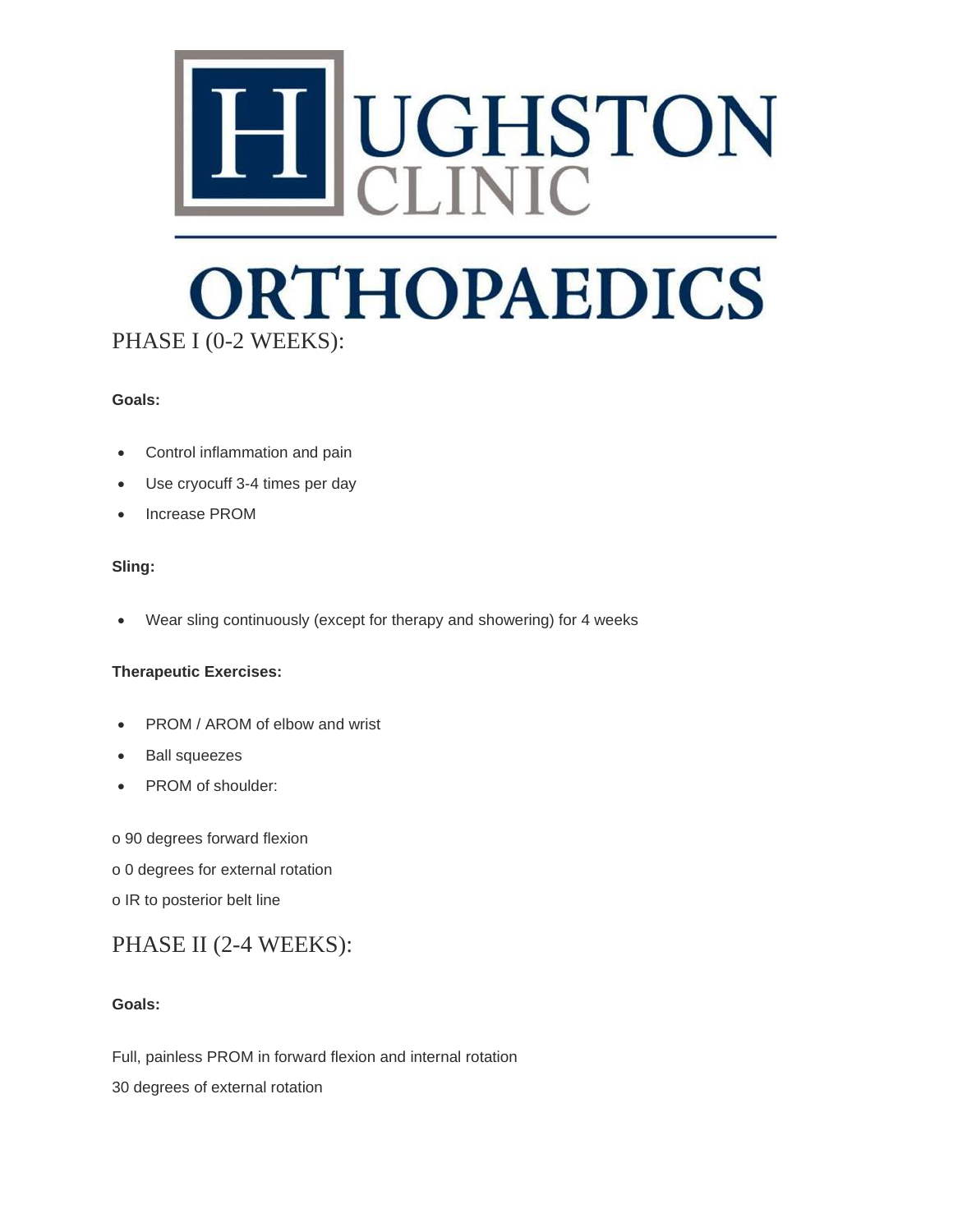

#### **Sling:**

- Use sling for 4 weeks continuously except for shower and therapy
- Begin weaning 4-6 weeks

#### **Therapeutic Exercises:**

- PROM
- o Full forward flexion
- o External rotation at the side of 30 degrees maximum
- o Full internal rotation

### PHASE III (4-6 WEEKS):

#### **Criteria:**

• Full passive internal rotation and forward flexion

#### **Goals:**

- External rotation to 45 degrees
- AROM to PROM parameters

#### **Therapeutic Exercises:**

• PROM / AROM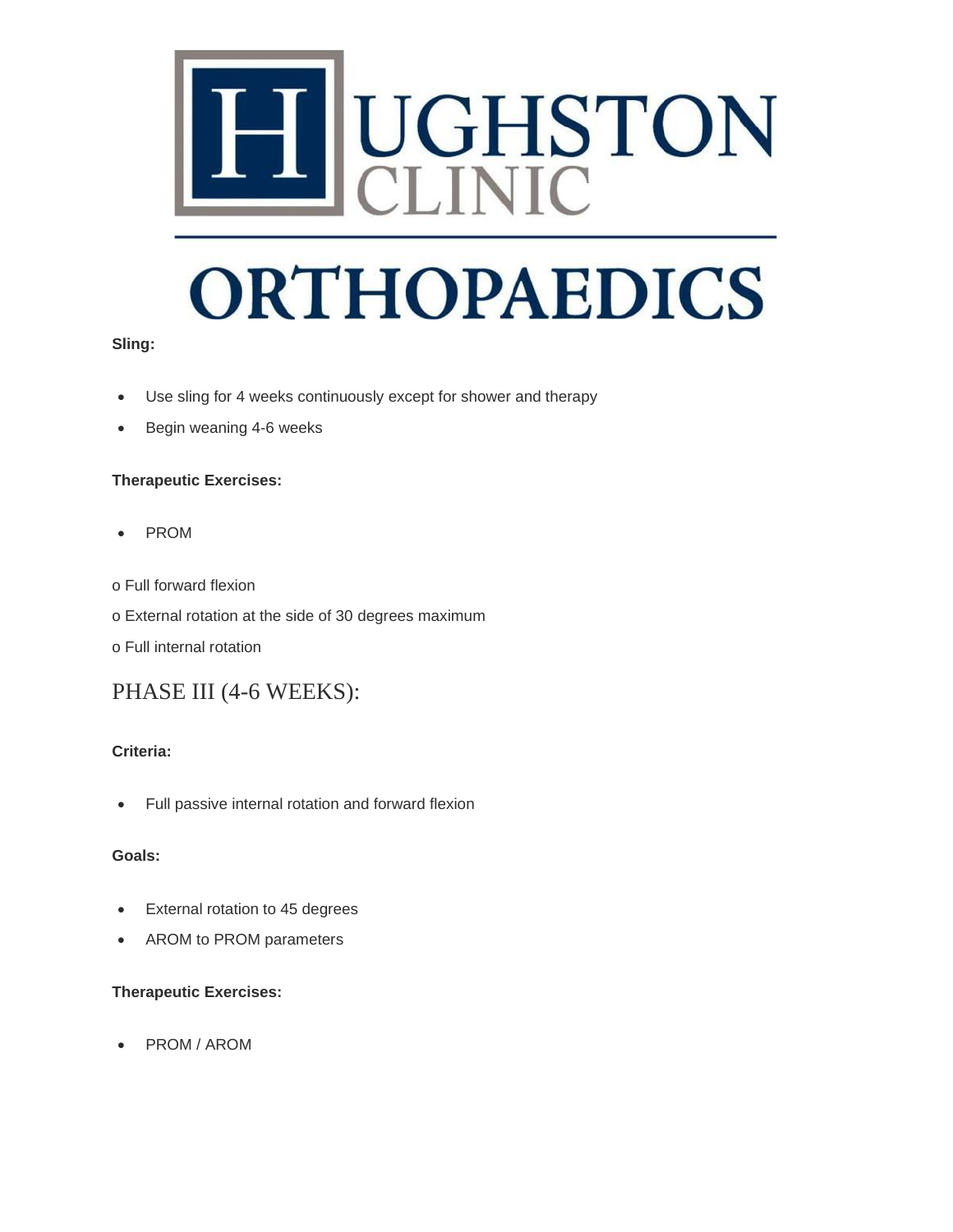

- o Full forward flexion
- o Full internal rotation
- o 45 degrees of external rotation
- Begin posterior capsular stretching
- o Cross arm stretch
- o Side lying internal rotation

### PHASE IV (6-10 WEEKS):

#### **Criteria:**

• Full, painless PROM and AROM in forward flexion and internal rotation

#### **Goals:**

- Maintain full PROM and AROM in forward flexion and internal rotation
- Increase external rotation
- Optimize neuromuscular control
- Progress with strengthening
- Gradual return to full functional activities
- Avoid excessive anterior capsular stretching with overhead strengthening

#### **Therapeutic Exercises:**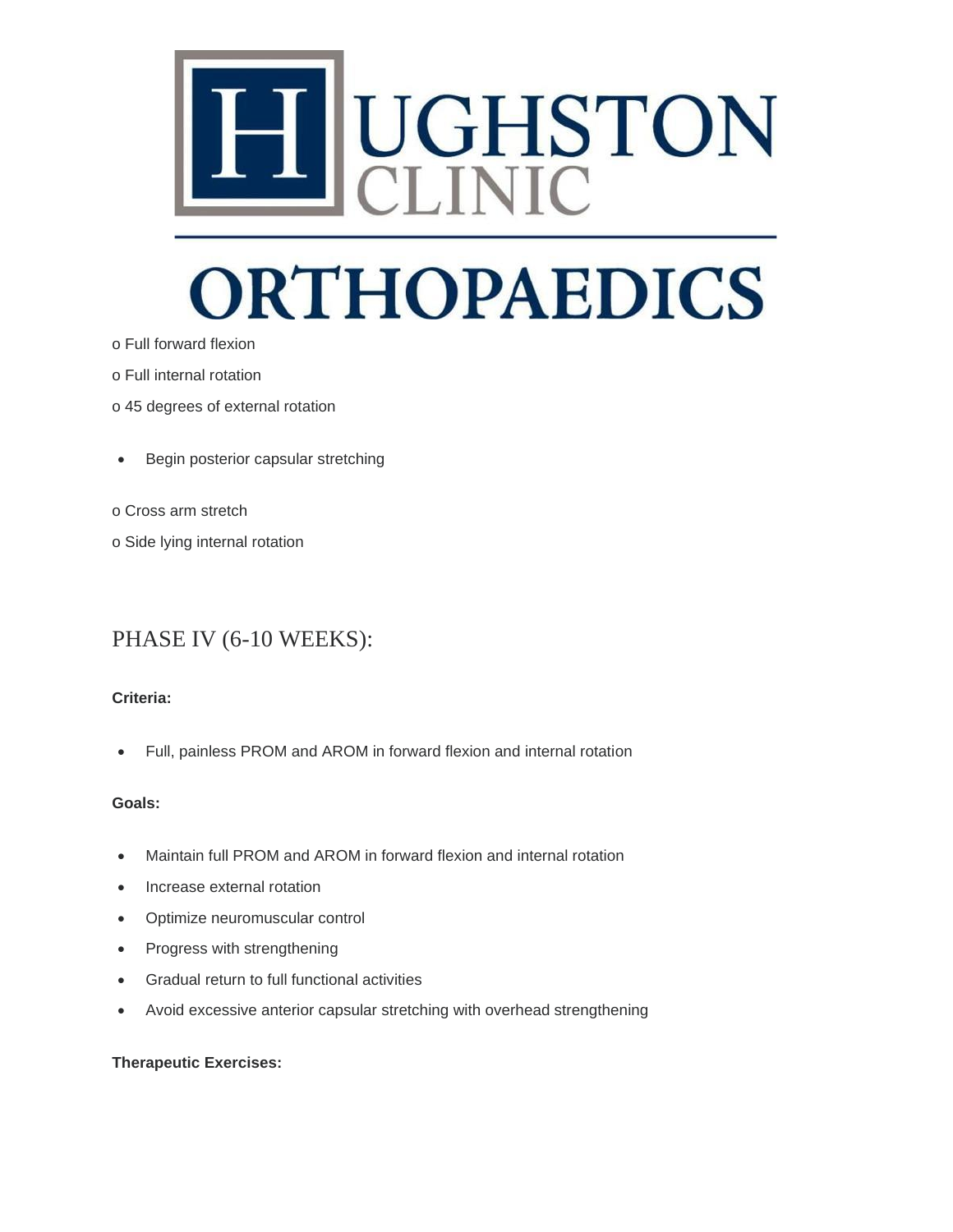

- Increase active and passive external rotation at the side to full by 8 weeks
- Continue with posterior capsule stretching
- Initiate strengthening program
- o Shoulder shrug
- o Seated row
- o Biceps curls
- o Lat pulls (in front of head)
- o Triceps extension
- May begin internal and external rotation in the 90/90 position at 8 weeks

### PHASE 5 (10-16 WEEKS):

#### **Criteria:**

• Full, painless PROM and AROM in all planes

#### Goals:

- Maintain full PROM and AROM
- Progress with strengthening
- Return to recreational activities at 3 months
- Return to overhead sports and contact activities at 5-6 months
- Begin weight lifting, avoiding stress to anterior capsule